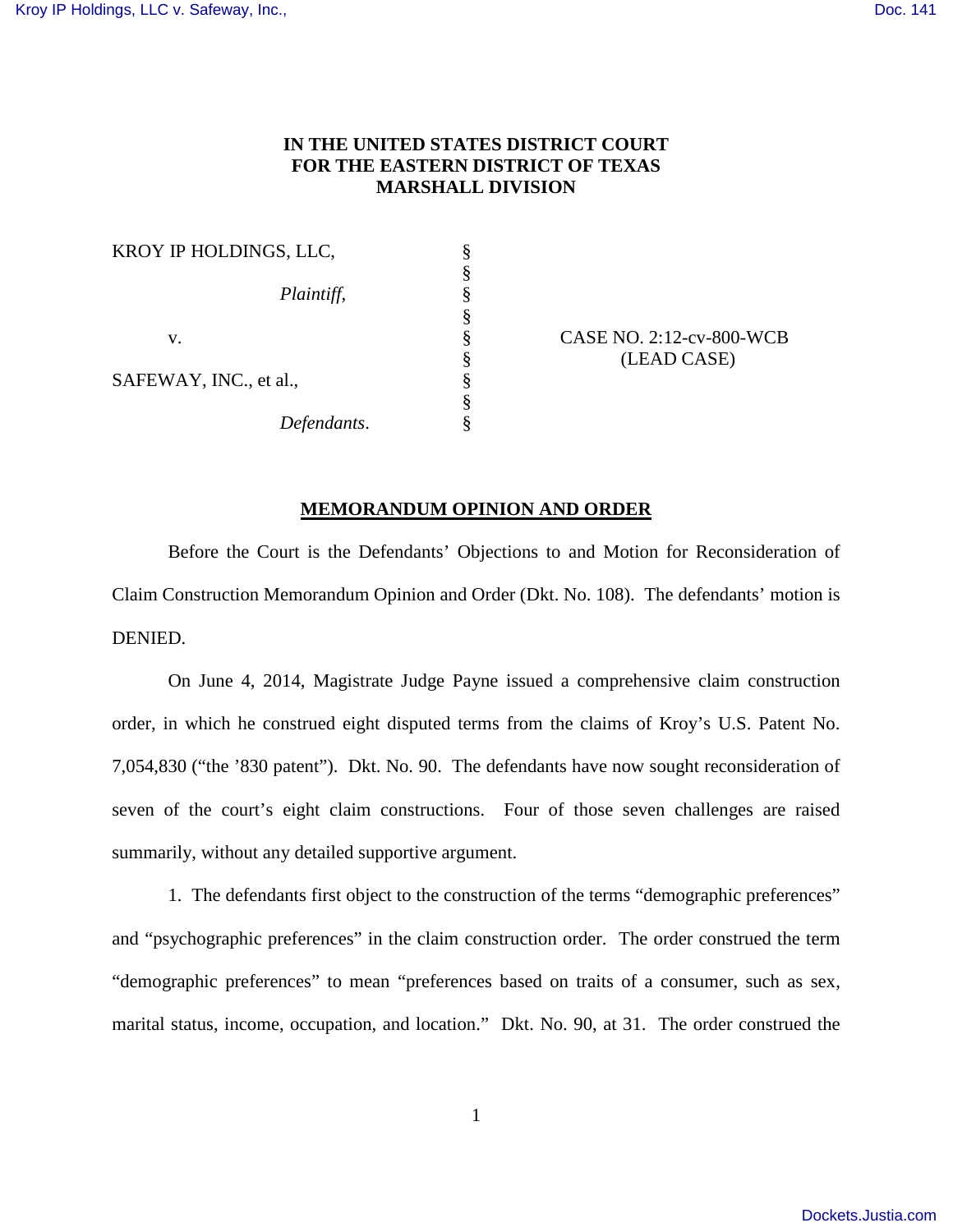term "psychographic preferences" to mean "preferences associated with a consumer's attitudes, interests, values, opinions, lifestyles, or behaviors." Id. at 35.

The defendants argue that those terms, as construed, are indefinite under 35 U.S.C. § 112 ¶ 2 and that the claims in which they appear are therefore invalid. In addition, the defendants argue that the definition of "demographic preferences" is open-ended and provides no bounds to the "traits of a consumer" that would meet the claim limitations. The defendants also argue that the term "demographic preferences," as construed, would encompass "psychographic preferences," thus reading that term out of the claims altogether. In the event that the Court finds those terms are not indefinite, the defendants urge that the Court adopt their definition of the terms, which characterizes demographic preferences as those "based on directly observable consumer traits (e.g., sex, marital status, income, occupation, location)," and psychographic preferences as those "based on non-directly observable consumer traits (e.g., interests, opinions, values, attitudes, lifestyles)." Dkt. No. 108, at 3.

The Court holds that the terms "demographic preferences" and "psychographic preferences" are not indefinite. The evidence offered during claim construction indicated that the terms "demographic" and "psychographic" are used in marketing, among other fields, and have a reasonably well-understood meaning in that context. In response to the defendants' argument that the two terms should be distinguished on the ground that demographic traits are those that are directly observable and psychographic traits are those that are not directly observable, Judge Payne rejected that distinction as being more confusing than helpful. The Court agrees with Judge Payne's analysis and rejects the "directly/non-directly observable" distinction. As Judge Payne pointed out, some demographic traits, such as income, would not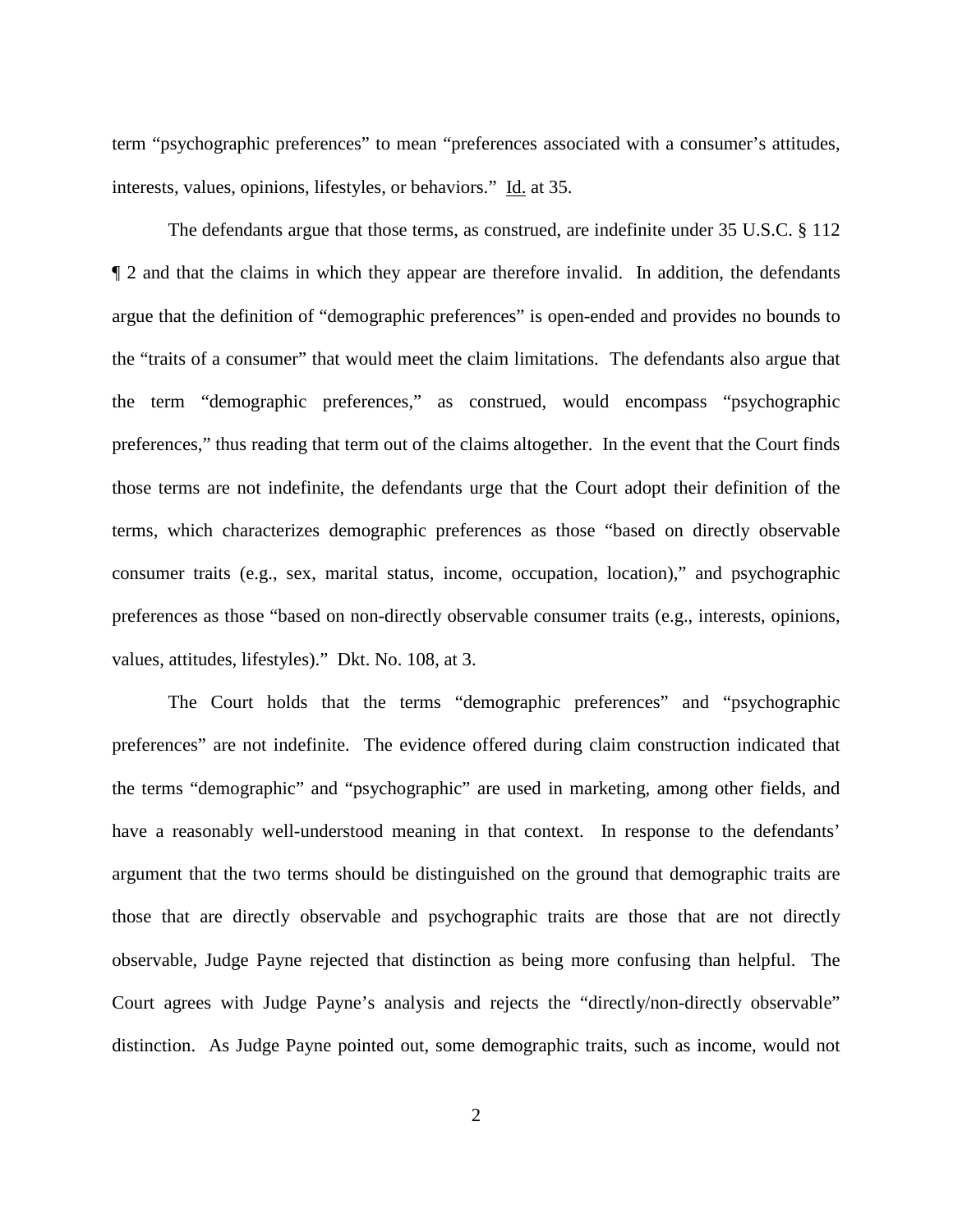seem to be "directly observable" as that term is used, so the "directly/non-directly observable" distinction does not serve well to distinguish demographic and psychographic traits. In the Court's view, the distinction between the two terms in the context of marketing is more accurately captured by the distinction between objective traits (such as a consumer's sex, age, marital status, income, occupation, and zip code) and subjective traits (such as a consumer's attitudes, interests, values, and opinions).

As Judge Payne noted, there is some overlap between the categories of demographic and psychographic traits. For example, "behavior" could, in some instances be regarded as a demographic trait (as in "the person is a regular voter" or "the person regularly attends church"), while in other instances "behavior" could be regarded as relating to a psychographic trait (as in "the person enjoys going fishing" or "the person is an avid amateur astronomer"). Nonetheless, the core meaning of the two terms is clear enough, and the two terms are distinct enough, that the fact that some examples of overlap can be imagined does not mean that the use of those terms renders the claims in which they are used invalid for indefiniteness.

Although the Court does not believe that the use of the terms "directly observable" and "not directly observable" would be helpful to the jury, and does not at this time think that the terms "objective" and "subjective" would necessarily add to the jury's understanding of the two terms, the Court will consider any possible refinement in the claim construction as the case proceeds if it appears that the refinement would more accurately reflect the meaning of the claims or assist the jury in understanding them. The Federal Circuit has made clear that a district court may adopt an "evolving" or "rolling" claim construction, in which the court's construction of claims evolves as the court better understands the technology and the patents at issue. See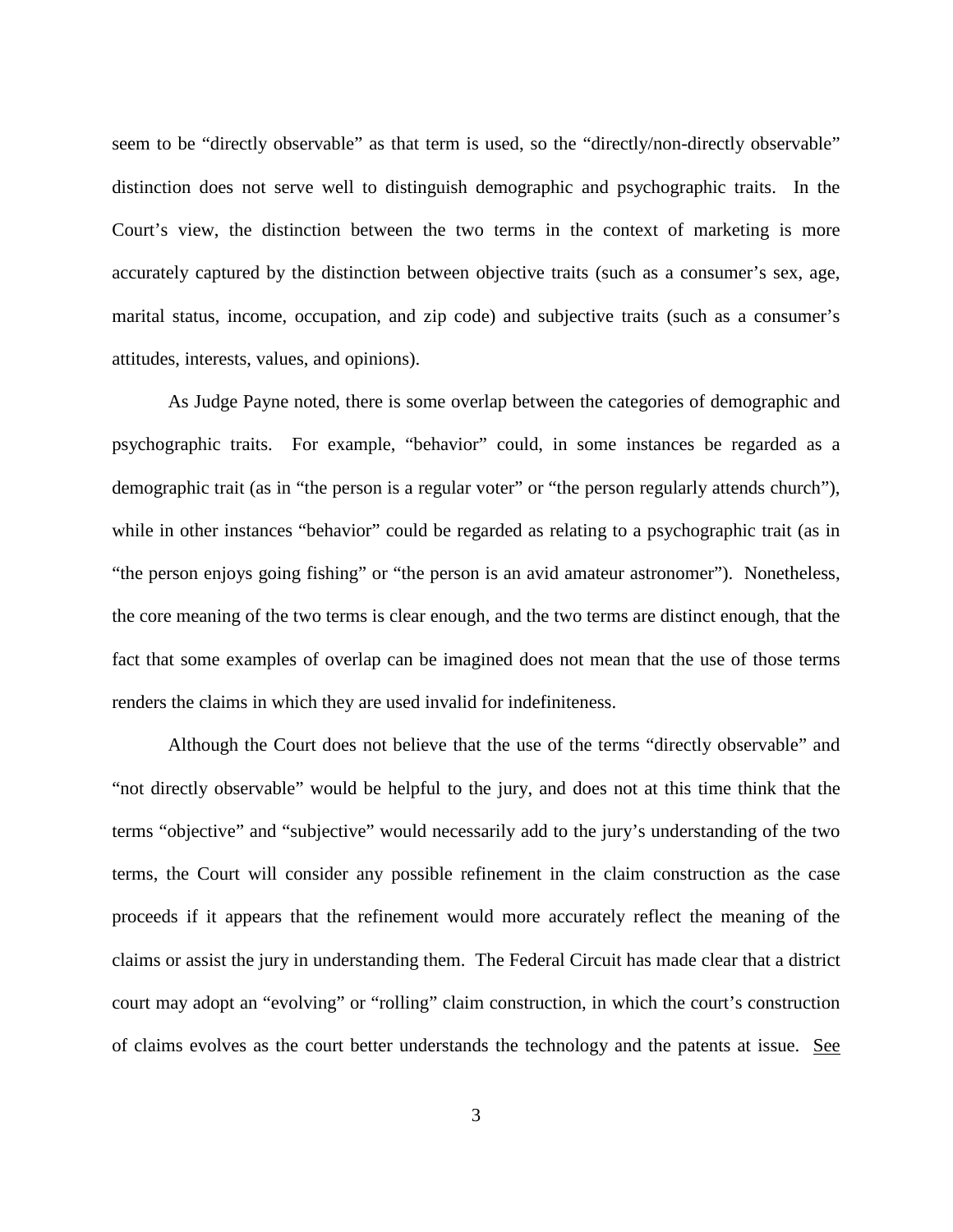Pressure Prods. Med. Supplies, Inc. v. Greatbatch Ltd., 599 F.3d 1308, 1316 (Fed. Cir. 2010) (quoting Pfizer, Inc. v. Teva Pharm., USA, Inc., 429 F.3d 1364, 1377 (Fed. Cir. 2005)) ("[D]istrict courts may engage in a rolling claim construction, in which the court revisits and alters its interpretation of the claim terms as its understanding of the technology evolves."); Utah Med. Prods., Inc. v. Graphic Controls Corp., 350 F.3d 1376, 1381-82 (Fed. Cir. 2003); Jack Guttman, Inc. v. Kopykake Enters., Inc., 302 F.3d 1352, 1361 (Fed. Cir. 2002); see also In re Acacia Media Techs. Corp., 2010 WL 2179875, at \*4 (N.D. Cal. May 25, 2010) ("The Court finds that it would hinder litigation and the claim construction process to find a change in claim construction position to be vexatious or improper, since the Court's role is to determine the proper construction, which may entail an evolving understanding of the claim terms.").

2. The defendants' second objection to Judge Payne's claim construction order has to do with the construction of the term "sponsor-selected specific award unit item." Judge Payne construed that term to mean "a specific award item and all of the corresponding identifying or classifying information selected by a sponsor." Dkt. No. 90, at 24. The defendants' objection to that construction does not warrant lengthy treatment.

The defendants' principal objection to Judge Payne's construction of the term "sponsorselected specific award unit item" is that after the phrase "selected by a sponsor," he did not add the words "and not a consumer." But by saying that the selection is made "by a sponsor," Judge Payne's construction makes clear that the selection is not made by a consumer. The defendants' complaint seems to be not that Judge Payne's construction is inaccurate, but that it is not emphatic enough in underscoring the point that the consumer does not make the selection. Underscoring, however, is a task best left to the attorneys in their arguments to the jury; it is not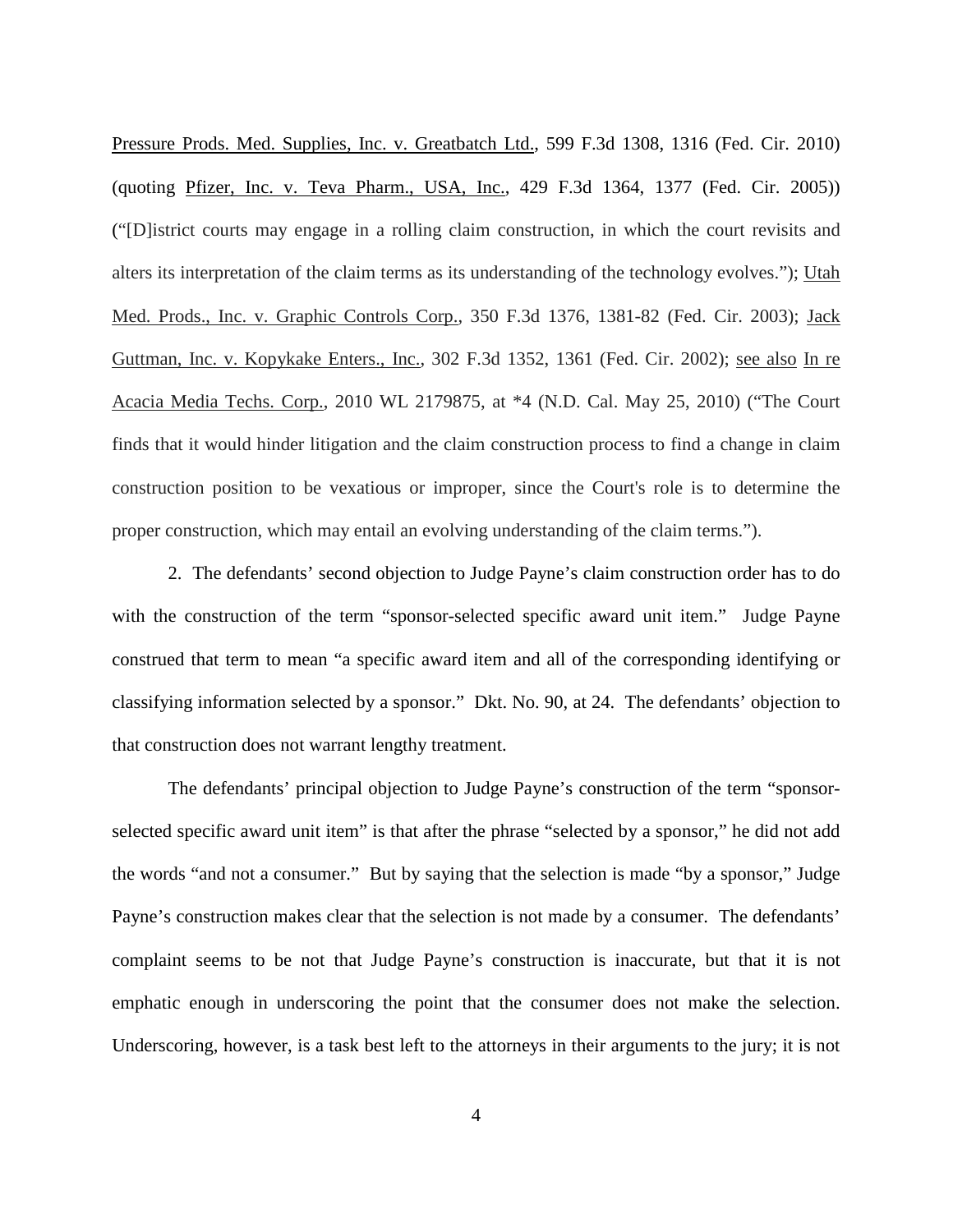necessary to a correct interpretation of the term and to the jury's understanding of the term as used in the claims.

In a separate portion of their motion, the defendants raise another objection to Judge Payne's construction of the term "sponsor-selected specific award unit item." That objection is raised in a single sentence ("Defendants further object to the construction of 'sponsor-selected specific award unit item' because the Order clearly errs in analyzing the claim language and specification"). Dkt. No. 108, at 5. Because that sentence is not accompanied by any supporting argument, it is difficult to discern exactly what the defendants object to in Judge Payne's analysis of the claim language and specification. From defendants' reference to the claim-construction brief they filed prior to the claim-construction proceedings, it appears that they object to Judge Payne's construction of the term "award unit item," which they had argued should be construed to mean "item available as an award from the inventory management system." Dkt. No. 52, at 13.

The Court rejects the defendants' argument on that point. Judge Payne pointed out that the terms "award" and "award unit" are specifically defined in the specification of the '830 patent. The term "award unit," in particular, is defined as referring to "[t]he prize or reward and all of the corresponding identifying or classifying information." '830 patent, col. 41, ll. 20-22. Based on that definition of "award unit," Judge Payne reasonably construed the term "award unit item" to mean "a specific award item and all of the corresponding identifying or classifying information." Dkt. No. 90, at 22.

3. The defendants object to the construction of the term "inventory management system," which Judge Payne construed to mean "at least one system that provides an inventory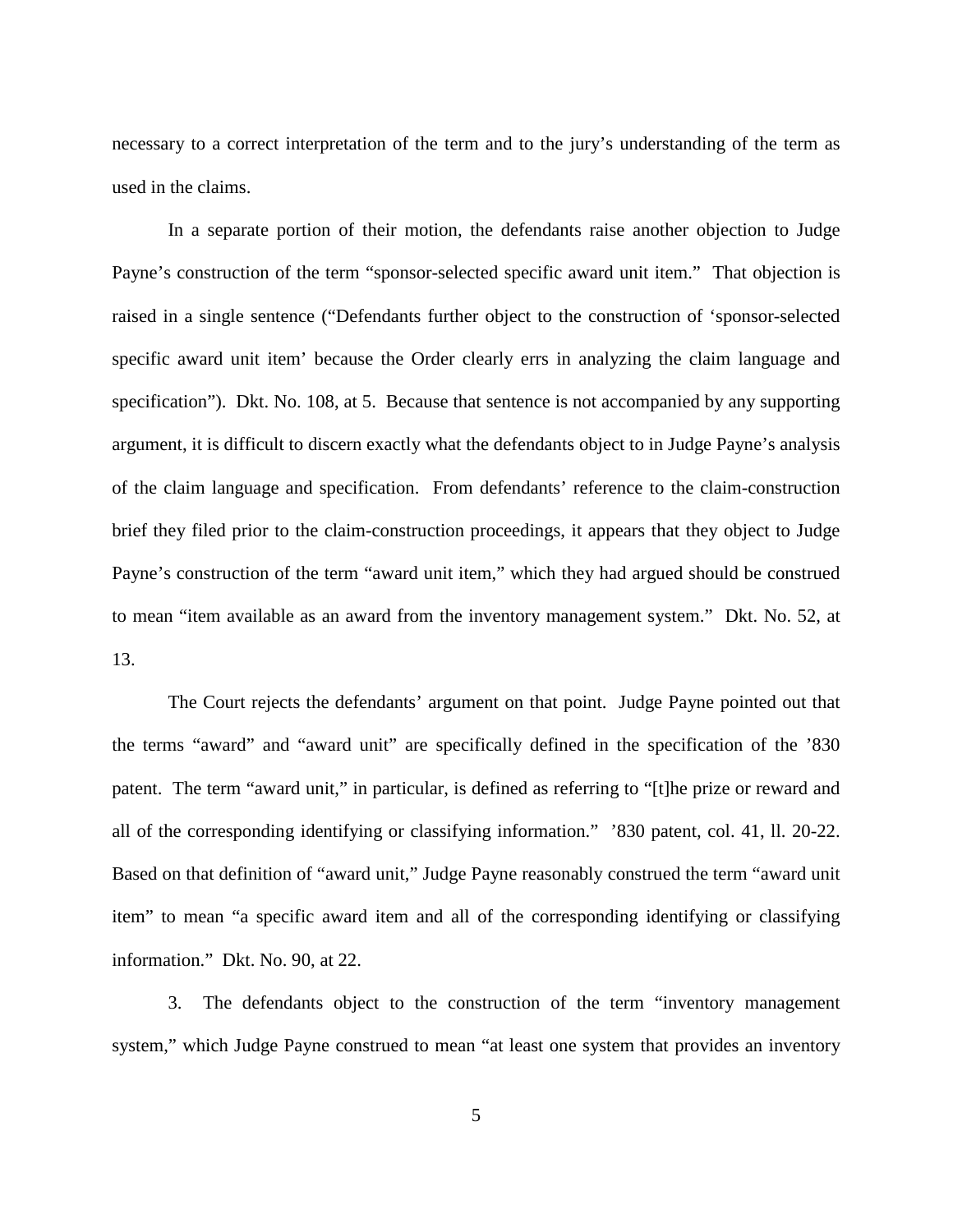of an item (e.g., merchandise) or type of items (e.g., coupons, points, services) recorded in the award database." Dkt. No. 90, at 45. Before Judge Payne, the defendants contended that the prosecution history required that the term "inventory management system" be construed to mean "a system maintained by a retailer to keep track of its available merchandise." Judge Payne rejected the defendants' proposed construction, however, because it was too restrictive, in that (1) the inventory management system referred to in the claims was not limited to "retailers," and (2) the awards were not limited to "merchandise." Id. at 42. Based on the prosecution history, Judge Payne also rejected Kroy's proposed construction on the ground that it "did not adequately capture the arguments made by the patentee." Id. at 44

In their motion for reconsideration, the defendants do not propose particular language that should be used in the construction of "inventory management system." Instead, they argue that Judge Payne overlooked that in the course of prosecution the applicant disclaimed an inventory management system that "cannot keep track of and control the allocation of items in inventory." Dkt. No. 108, at 5.

Contrary to the defendants' contention, Judge Payne did not disregard the prosecution history when he construed the term "inventory management system." He noted that the applicant had argued during prosecution "that knowledge and allocation of inventory is an important aspect of the recited inventory management system. It allows a sponsor to identify a store having an item or type of items and directs the consumer to that store." Dkt. No. 90, at 44. But Judge Payne properly found no disclaimer of claim scope of the type urged by the defendants.

The portion of the prosecution history on which the defendants rely (see Dkt. No. 108, at 5, citing Dkt. No. 52, at 24-25), touts the invention's capacity for "automated award fulfillment,"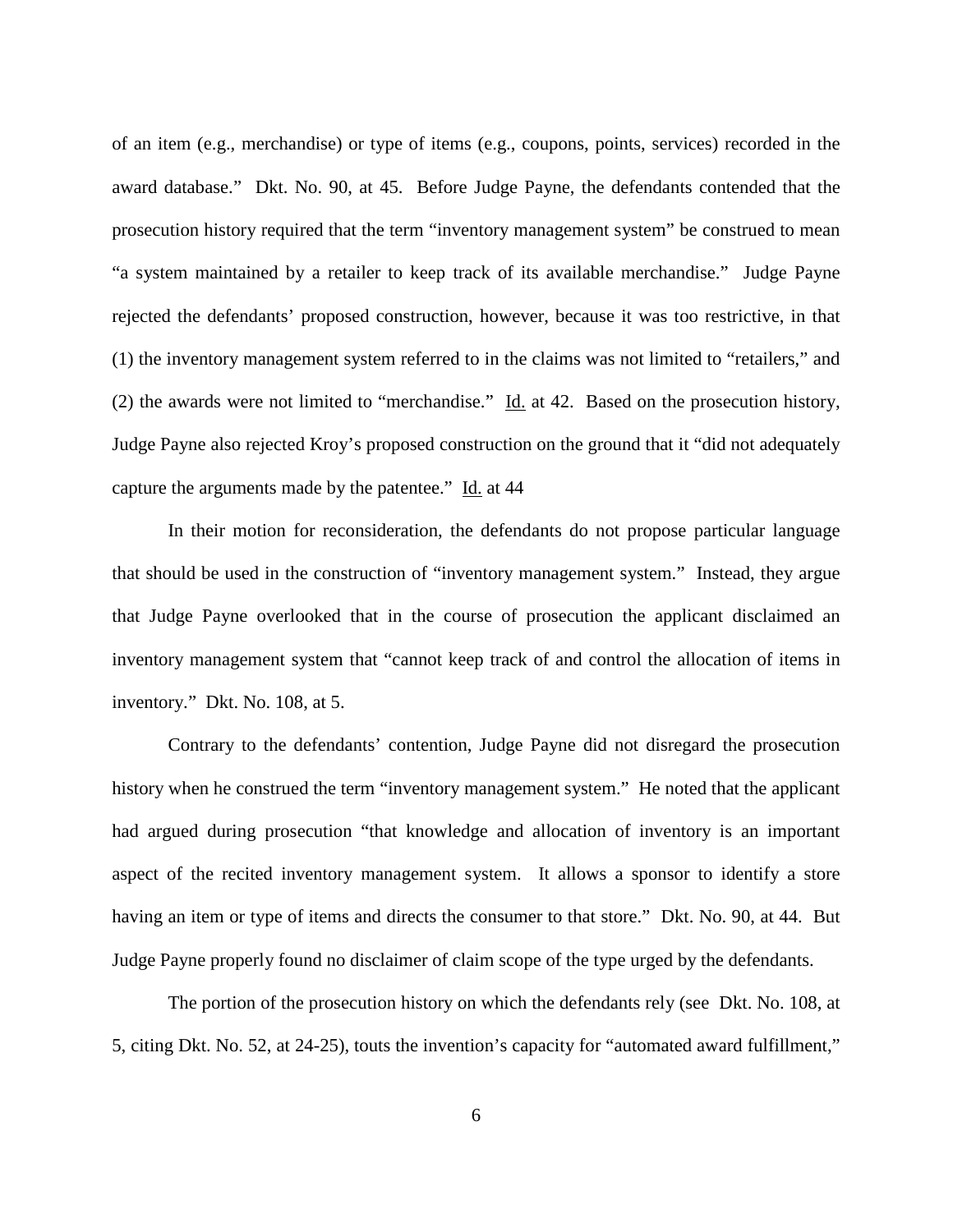which was unavailable in the prior art references under discussion. As the applicant explained, automated award fulfillment "includes sponsor designated or selected redemption whereby the sponsor of the award may select or determine what award unit . . . will be provided to the consumer user, by communication with an inventory management system of multiple provide[r]s and may designate the location of the redemption . . . ." Dkt. No. 49, at 41. That passage describes the automatic award fulfillment function that the invention can perform, in part by use of an inventory management system. But it does not in any way controvert Judge Payne's definition of that term, as there is nothing inconsistent between that description of the advantages of an inventory management system and Judge Payne's definition. Accordingly, the Court agrees with Judge Payne's construction and, in particular, with Judge Payne's conclusion that his construction is consistent with the prosecution history discussed in his order.

4. Judge Payne construed the term "a sponsor-selected geographic location for fulfillment" to mean "at least one specific geographic location selected by a sponsor for fulfillment." Dkt. No. 90, at 19-20. The defendants challenge that construction, asserting that it is contrary to the specification and the prosecution history. Judge Payne discussed both the specification and the prosecution history, and the defendants offer nothing of substance to show that his analysis was wrong.

The defendants appear to contend that during prosecution the applicant took the position that "a geographic location for fulfillment" referred to a single specific store where a reward can be redeemed. Judge Payne disagreed. First, he found that the specification of the '830 patent indicated that there may be multiple locations for prizes and that the locations of the prizes are not limited to a specific store. Dkt. No. 90, at 16-17. Second, in response to the defendants'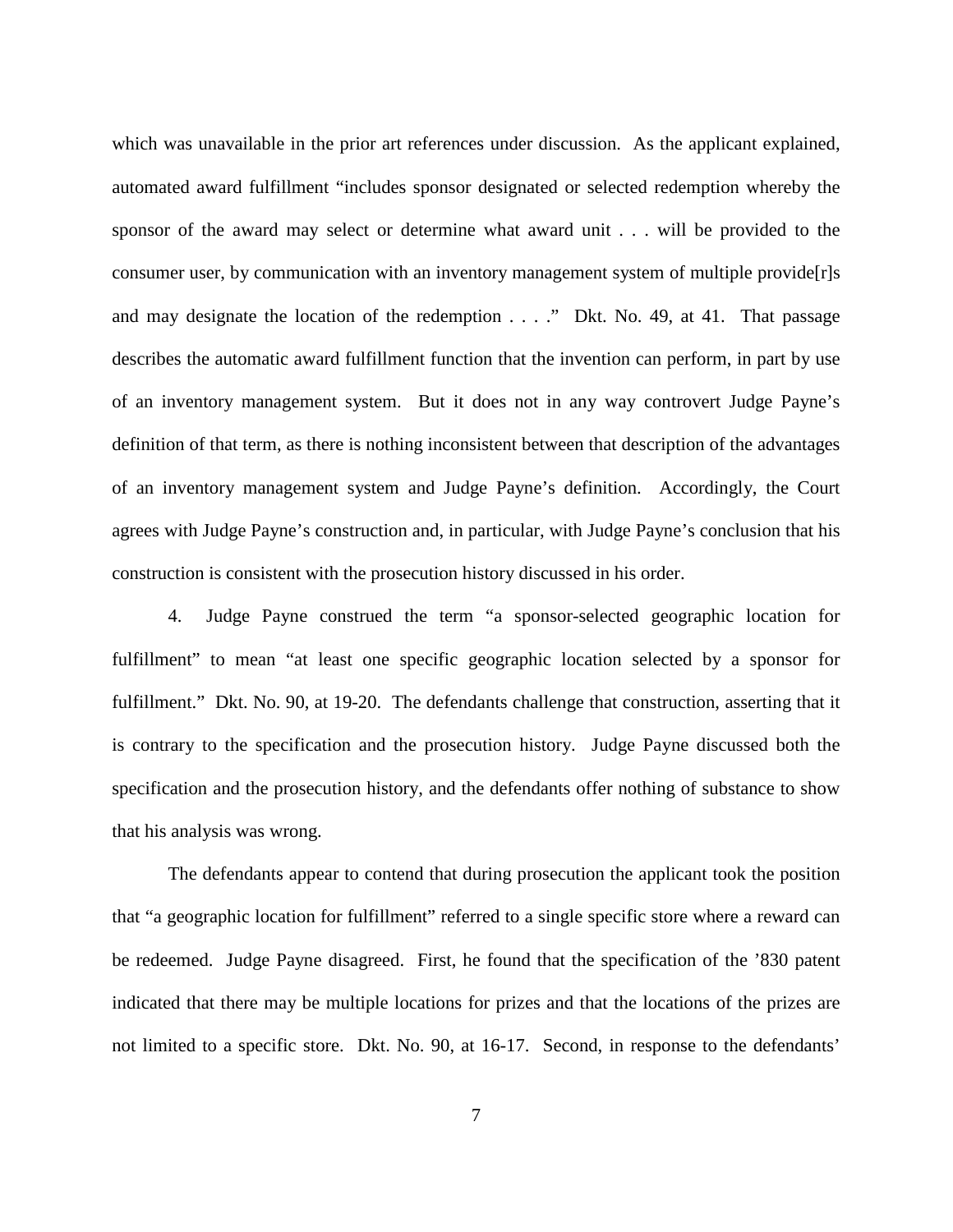prosecution history disclaimer argument, Judge Payne ruled that the applicant did not seek to distinguish the prior art on the ground that in the invention the geographic location for the award was a specific store. Id. at 17-18. Third, Judge Payne found that the language used by the applicant during the prosecution of a foreign counterpart application did not support the defendants' proposed construction because the passages on which the defendants relied "are not absolute and use permissive language that the invention 'can' direct a consumer to pick up an award at a specific geographic location or that it 'allows' for this." Id. at 18-19. Finally, Judge Payne noted that the applicant had argued in the foreign application proceeding that the claims were distinguishable from the prior art because the prior art was "customer-oriented," rather than "provider-oriented." Id. at 19. Because the applicant focused on the sponsor selection rather than customer selection to distinguish the prior art, Judge Payne found that the foreign application prosecution history contained no disclaimer of claim scope. Id. The Court agrees with Judge Payne's analysis and rejects the defendants' cryptic challenge to it.

5. The defendants' final two complaints about Judge Payne's claim construction consist of one-sentence statements that the Court clearly erred "in analyzing prosecution disclaimer" or "in analyzing the specification." Dkt. No. 108, at 5-6. That is assertion, not argument. Judge Payne devoted several pages of analysis to each of those claim terms. The defendants' motion for reconsideration does not address his analysis in any way, but only asserts that his analysis was incorrect and his constructions were wrong.

a. Judge Payne construed the term "sponsor-selected consumer user" to mean "at least one consumer user selected by a sponsor." Dkt. No. 90. at 28. Relying on a single sentence from the lengthy prosecution history, the defendants argued before Judge Payne that during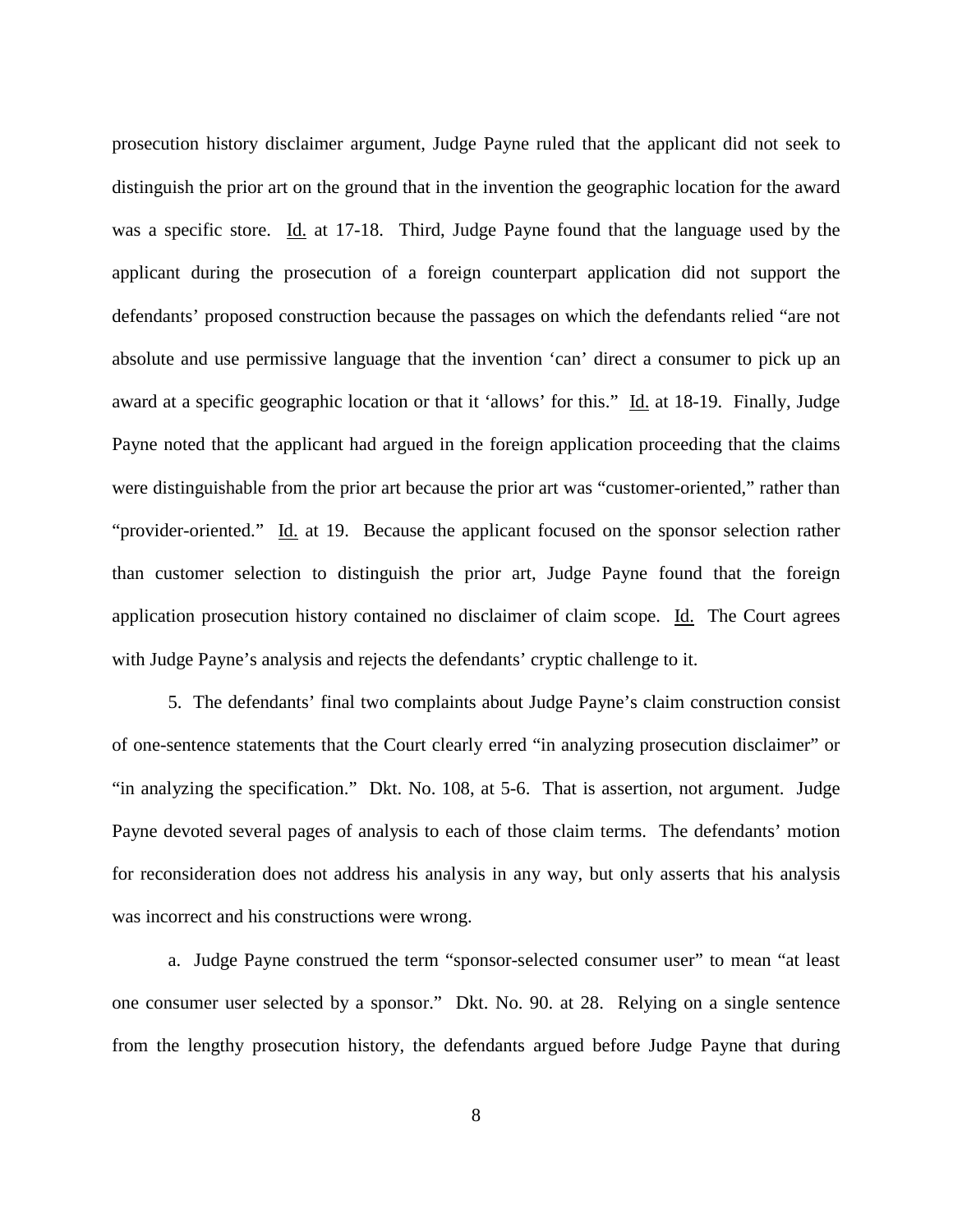prosecution the applicant conceded that a consumer must be selected "based on demographic and psychographic criteria." The sentence on which the defendants rely reads: "Applicant asserts that from any fair reading of the claims, it should be clear to those skilled in the art how the consumer user is awarded, and how a consumer user is selected by a sponsor based on demographic and psychographic (behavior based demographic) criteria, as required by the first Examiner to place the claim in condition for allowance." Dkt. No. 53, at 106.

Judge Payne noted that nothing in the claim language or the specification supports the defendants' contention. Rather, the claim language requires only that the selection of award unit items be tailored to demographic and psychographic preferences of the consumer user, not that the consumer user be selected based on those preferences. Moreover, as Judge Payne observed, the examiner had not required that the consumer user be selected based on demographic and psychographic preferences, but "only required that a sponsor designate an award/consumer and that the award be tailored to the preference of a consumer." Dkt. No. 90, at 27. Finally, Judge Payne pointed out that in the passage relied upon by the defendants the applicant was not arguing for a narrow claim scope or seeking to distinguish prior art, but was responding to the argument that the claim language was indefinite. The sentence on which the defendants rely is thus best viewed as a clumsy effort to convey that the claims show how the consumer user is awarded, and how the consumer user's award is based on demographic and psychographic criteria. The Court agrees with Judge Payne's analysis and conclusion in that regard.

b. Judge Payne construed the term "provider" to mean "individual or company that offers or provides an incentive program or provides awards associated with an incentive program." Dkt. No. 90, at 40. During the claim construction proceedings, the defendants argued